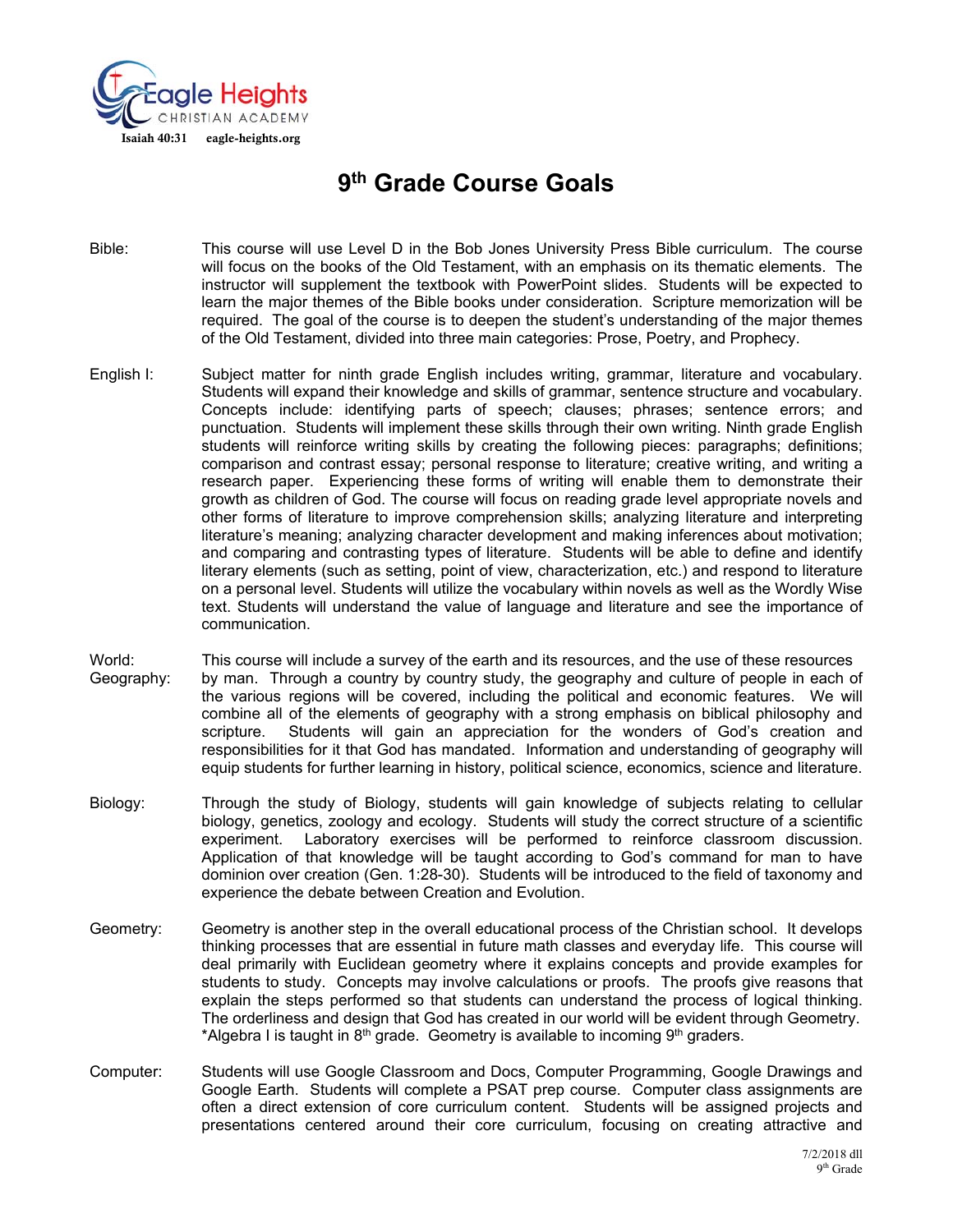

engaging presentations and slide shows. Students will learn techniques and methods that create productions beyond a standard slide show.

- Band:  $7<sup>th</sup> 10<sup>th</sup>$  grade Students will learn musical concepts and theory needed for their instrument. Students will participate in 2 concerts. Students will complete theory related worksheets for a grade. There will be practice records and performance tests as a grade.
- Spanish I: Spanish I provides an introduction to listening, speaking, reading and writing in Spanish as well as an introduction to the Hispanic culture. The focus of the course will be on communication. Students will be provided with the tools they need to communicate words and phrases by learning proper pronunciation, vocabulary, word and sentence formation, and grammar.
- Physical In Physical Education, students acquire the knowledge and skills for movement that provide the Education: foundation for enjoyment, continued social development through physical activity, and access to a physically-active lifestyle. The student exhibits a physically-active lifestyle and understands the relationship between physical activity and health throughout the lifespan. Foundations of Personal Fitness represents a new approach in physical education and the concept of personal fitness. The basic purpose of this course is to motivate students to strive for lifetime personal fitness with an emphasis on the health-related components of physical fitness. The knowledge and skills taught in this course include teaching students about the process of becoming fit as well as achieving some degree of fitness within the class. The concept of wellness, or striving to reach optimal levels of health, is the corner stone of this course and is exemplified by one of the course objectives-students designing their own personal fitness program.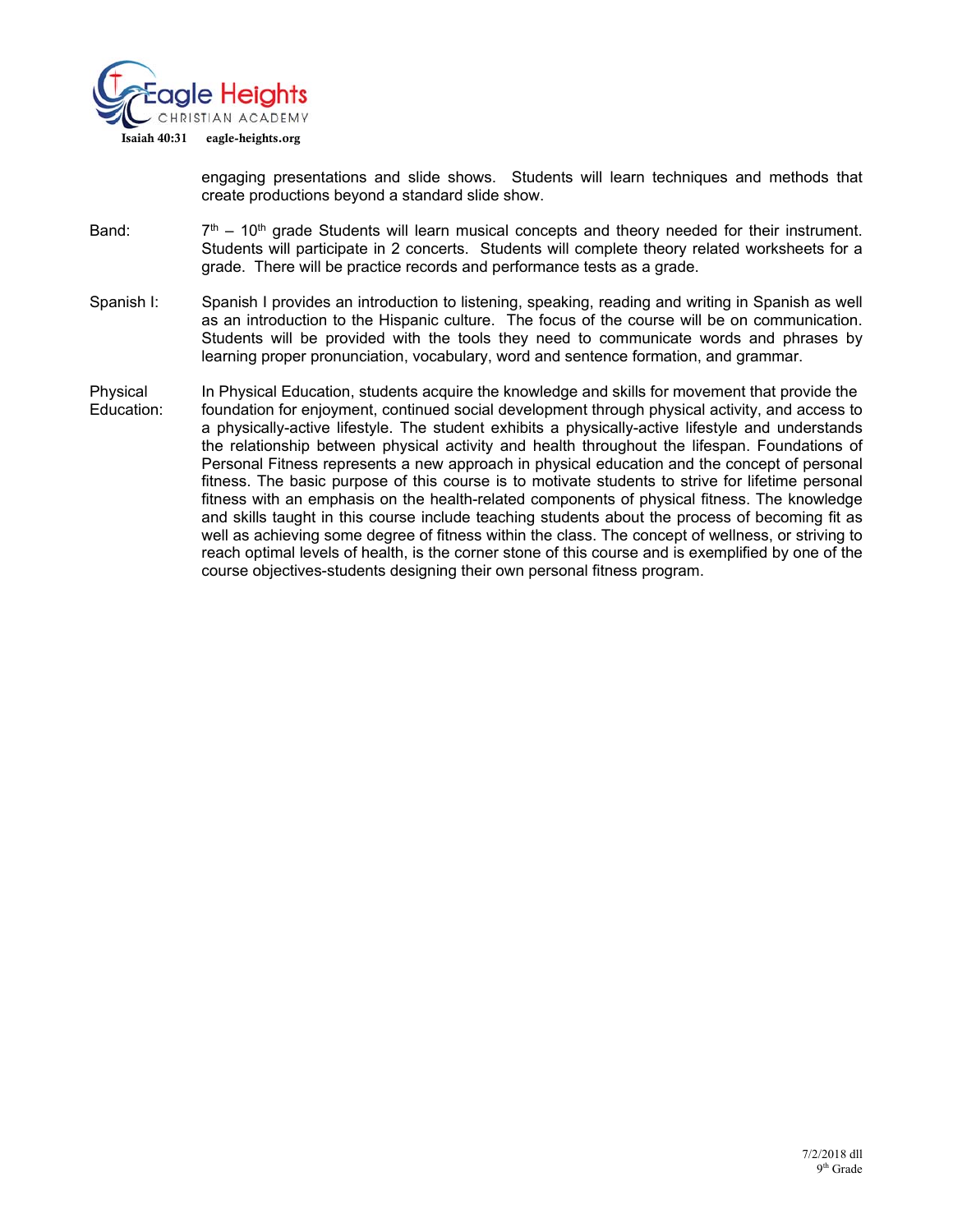

# **9th Grade Curriculum**

## **English I (BJUP):**

**Parts of Speech**  Pronouns – personal, demonstrative, interrogative, indefinite, relative Nouns – review Verbs – complete, linking, transitive vs. intransitive, principal parts, verb tenses, active and passive voice Adjectives and Adverbs **Prepositions** Conjunctions Interjections **Mechanics**  Punctuation; spelling; vocabulary **Writing Skills**  Paragraph development Comparison/contrast; style Conciseness, smoothness, word choice Sentence variety Research paper Noodle tools **Literature**  Critical Approach Range of selections: classic to contemporary – including novels Genres represented: fiction; nonfiction; poetry; drama Cultures represented: American; English; French; Russian;

### **Geometry (BJUP):**

**Incidence Geometry**  Sets and Subsets Set Operations Undefined Terms and Definitions Incidence Theorems Sketches and Constructions **Subsets of Lines, Planes, and Space**  Subsets of Lines, Planes, Space Designers and Their Patterns Curves and Circles Polygons and Convexity Polyhedra **Segments and Measurement**  Real Numbers Segment Measure, Bisectors, Constructions Perimeter and Circumference Polygons: inscribed and circumscribed **Angles and Measurement**  Inequalities Angle Measure, Bisectors, Properties, Constructions Polygons: Triangles and Quadrilaterals **Preparing for Proofs**  Introduction to Reasoning Statements and Quantifiers Truth Values and Connectives Conditional Statements

### **Biology (BJUP):**

**Life Science**  Natural history and scientific investigation History of Life: Creation vs. Evolution Genesis record Taxonomy **Cellular and Molecular Biology**  Cytology **Heredity** DNA Cell cycle Cancer Forensic science Photosynthesis Cellular Respiration Protein synthesis Laboratory work: dissections, microscopy, cellular biology, genetics **Ecology Habitats** Food chains **Zoology**  Mammals Variety in the world of invertebrates **Human Anatomy and Physiology**  The 11 Body Systems

#### **World Geography (BJUP): Topic**

Physical, political, and cultural Geography **Geography**  Complete survey of geographic principles and regions; map skills **History**  Geographic approach to key historic events **Government**  Overview of types of governments; current issues **Economics**  Influence of land, climate, and resources on national economics **Religion**  Stewardship of resources; biblical basis and illustrations for geographic principles; geography of Bible lands; comparative world religions; world missions **Culture**  All eight culture regions and their influence on lifestyles, sports, arts, and culture

#### **Bible:**

Messages from Prose Messages from Poetry Messages from Prophecy